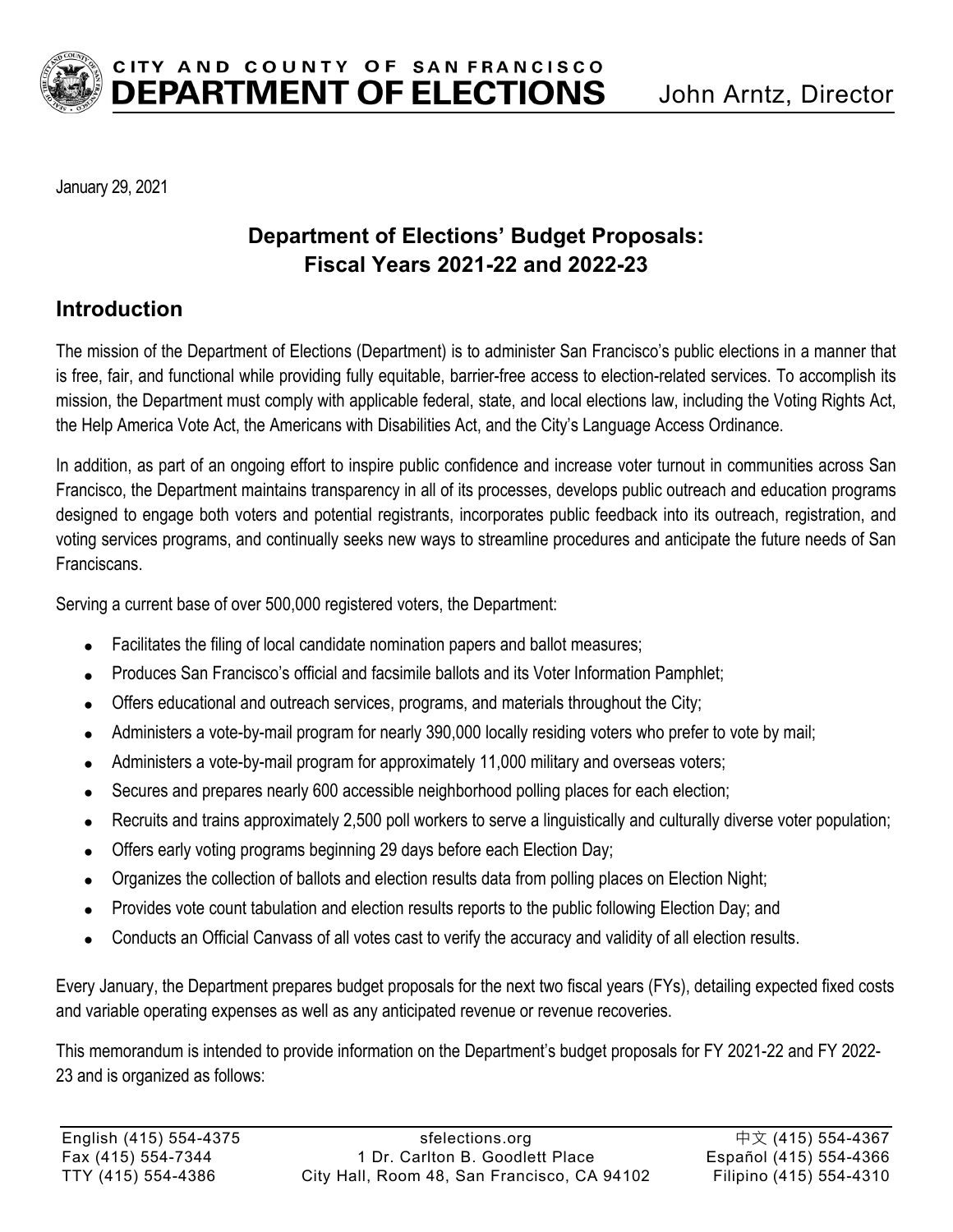- A. Budget Cycle and Submission Process
- B. Department of Elections' Budget Priorities
	- 1. Elections Landscape
	- 2. Vital Voter Services
		- a. Vote-By-Mail Program
		- b. Early Voting Program
		- c. In-Person Services at Polling Places
	- 3. Accessible and Equitable Outreach
		- a. Outreach to San Franciscans on Parole
	- 4. Racial Equity in Internal Policies and Practices
	- 5. Redistricting and Reprecincting after the Census
	- 6. Pending Legislative Changes
		- a. Voter's Choice Act
		- b. California Assembly Bill 37
		- c. New Minority Language Determinations
- C. Budget Submission Forms
	- 1. Form 1A, 1B, 1C, and 1D: High Level Summary
		- Form 1A: Summary of Major Changes in the Department's Proposed Budget
		- Form 1B: Target Proposal
		- Form 1C: Department Budget Summary
		- Form 1D: Inter-Departmental Service (IDS) Detail
	- 2. Form 2A, 2B, and 2C: Sources
		- Form 2A: Department Revenue Report
		- Form 2B: Fees and Fines
		- Form 2C: Fee Cost Recovery
	- 3. Form 3A, 3B, 3C, and 3D: Uses
		- Form 3A: Expenditure Changes
		- Form 3B: Position Changes
		- Form 3C: Layoffs
		- Form 3D: Contingency Reductions
	- 4. Form 4A and 4B: Equipment and Fleet Requests Form 4A: New General Fund Equipment Requests Form 4B: Fleet
	- 5. Prop J Contracting: Reporting Requirements
	- 6. Organizational Chart
- D. Conclusion

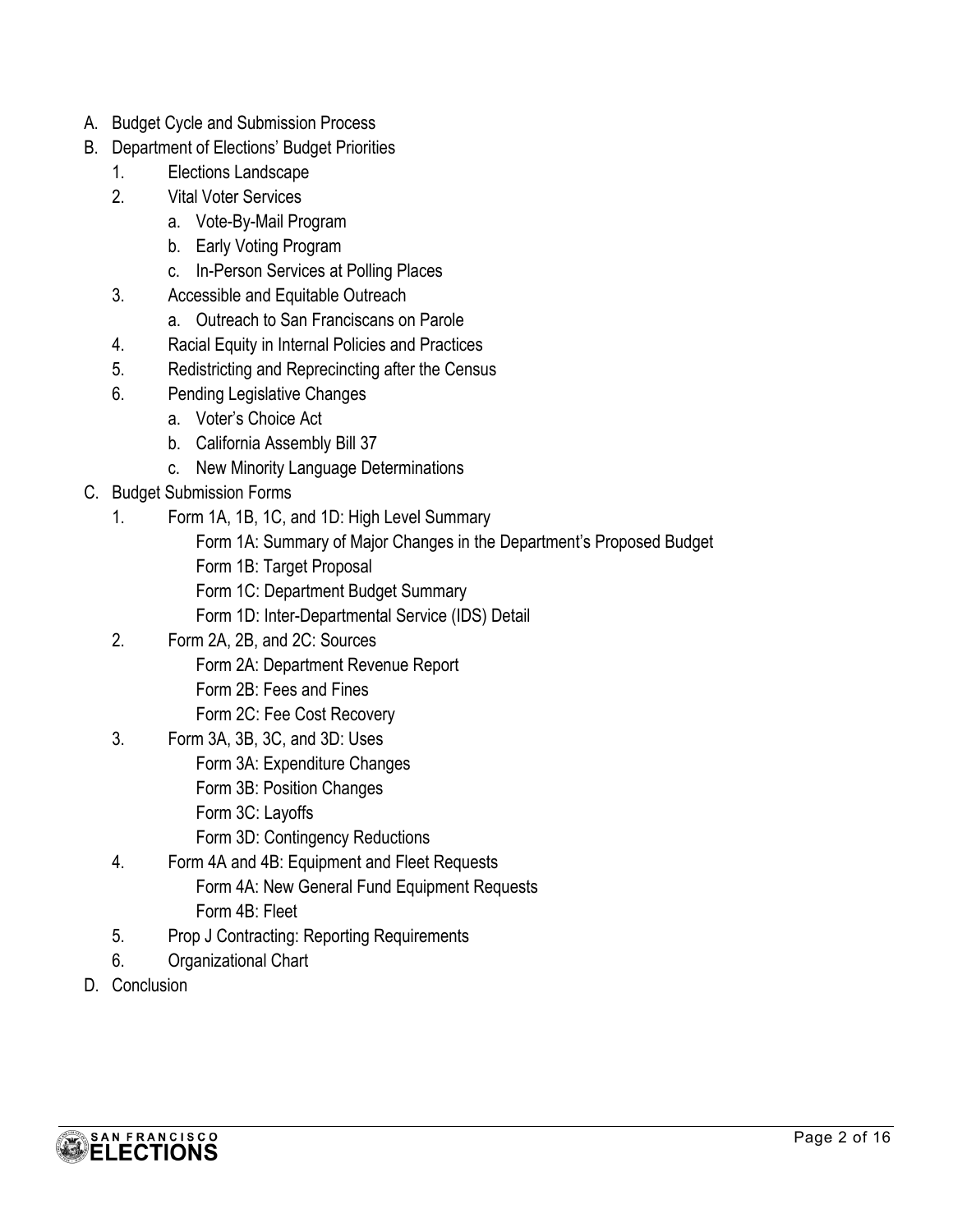# **A. Budget Cycle and Submission Process**

As do most City departments, the Department of Elections operates on a rolling two-year budget. Consequently, these budget proposals contain proposed amendments to the FY 2021-22 budget, which was reviewed and approved last year, as well as a proposed budget for FY 2022-23.

The Department prepared its budget proposals for both FY 2021-22 and FY 2022-23 using the directions and forms jointly issued by the Mayor's Office of Public Policy and Finance and the Controller's Office on January 7, 2021. These proposals have also been drafted with Mayor Breed's instructions "to prioritize identifying funding core City services that demonstrate meaningful and equitable outcomes and that will support San Francisco's recovery from COVID-19" and to balance the City's budget, in mind.

In accordance with San Francisco Administrative Code (SFAC) §§3.3(b) and (c), to facilitate public input on budget priorities, the Department will present its budget proposals in two public meetings. This year's meetings are scheduled for February 2 and February 17, 2021.

The Department must submit its final FY 2021-22 and FY 2022-23 budget proposals to the Mayor's Office and the Controller's Office no later than February 21, 2021.

Following submission of the departments' budget proposals, the Mayor's office will have until June 1, 2021 to review the proposals and then submit a proposed balanced citywide budget to the Board of Supervisors (Board).

Then, in June and July, the Board's Budget and Finance Committee will hold department hearings and make recommendations on proposed budgets. Finally, the Board will return a citywide budget to the Mayor for approval and passage by August 1, 2021. Only after this last step can the Department implement its budget.

# **B. Department of Elections' Budget Priorities**

#### **1. Elections Landscape**

In light of a projected budget shortfall of approximately \$653.2 million over the next two fiscal years, the Mayor directed all departments to 1) propose ongoing reductions equal to 7.5% of Adjusted General Fund Support, with an additional 2.5% in contingency reductions; and 2) prioritize core services and present clear tradeoffs when presenting proposed reductions. While compiling the budget proposals, the Department worked diligently to find effective and cost-efficient ways to maintain its core programs while improving access to election services for all San Francisco voters and potential registrants. Consequently, although these budget proposals include funding for the expansion of certain services and programs, the Department was nevertheless able to meet the Mayor's target budget reductions.

These proposals also reflect the Mayor's directive to focus on serving San Francisco's most vulnerable populations and the Department's corresponding commitment to embedding principles of equity into both its internal and external programs. These proposals show that, over the next two fiscal years, the Department will continue to work to find new ways to protect the voting rights of the City's communities of color and other vulnerable populations, to further expand its voter education programs, and to strengthen its outreach partnerships with local community leaders. With similar goals in mind, these proposals show that

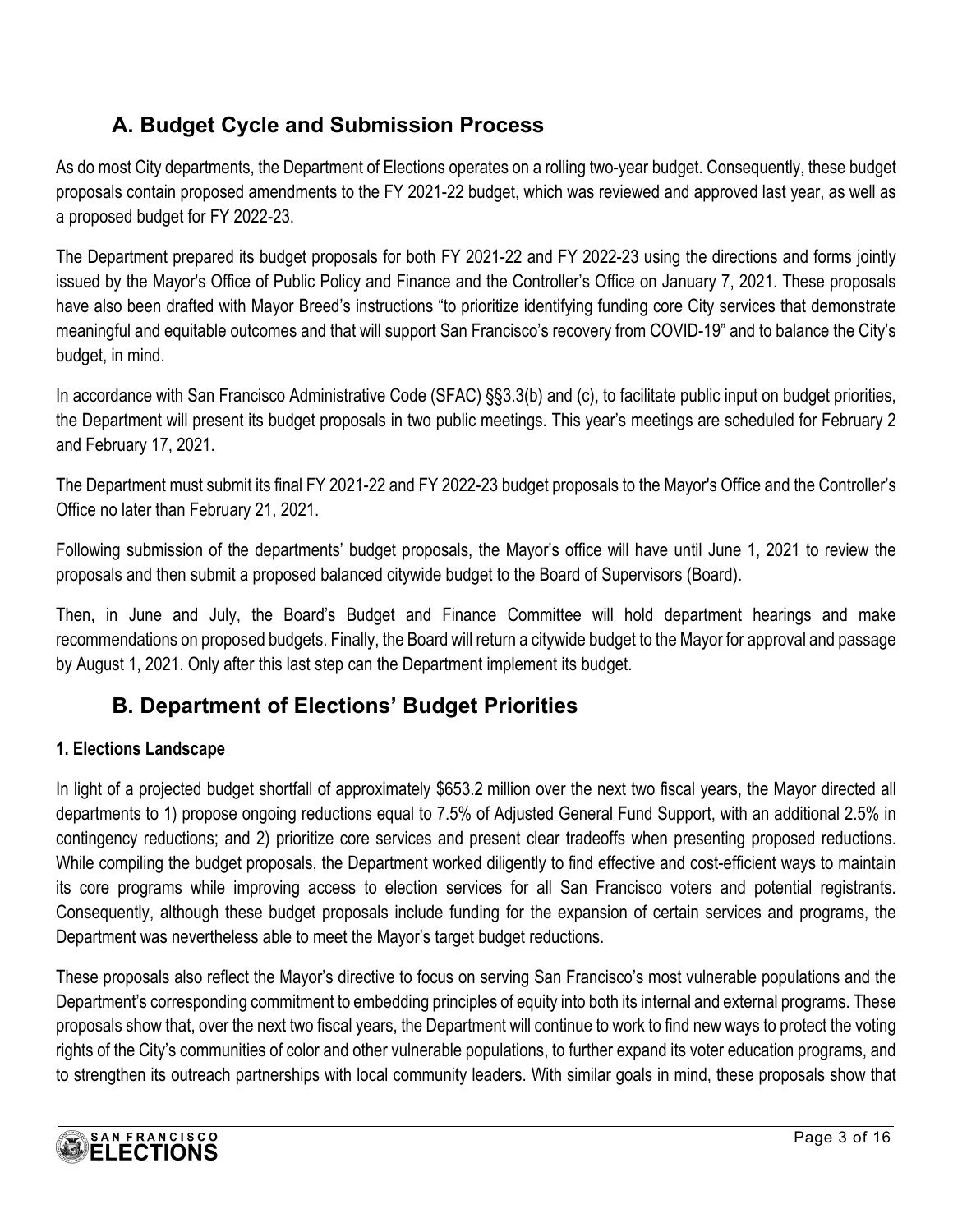the Department intends to continue cultivating an internal culture of inclusion and belonging for all of its employees by providing racial equity trainings and expanding its recruitment strategies to diversify candidate pools.

In addition to including fixed operating costs, the Department's proposals for FY 2021-22 and FY 2022-23 contemplate the variable revenues, revenue recoveries, and expenditures the Department expects to incur as a result of conducting the two elections scheduled in this budget cycle: the June 7, 2022, Statewide Direct Primary Election and the November 8, 2022, Consolidated General Election, as well as District elections. The proposals also contemplate expenditures expected to result from the Department's involvement in San Francisco's redistricting and reprecincting projects, which, per local law, must follow the release of 2020 federal decennial census data.

As in all years, the Department's budget proposals for FY 2021-22 and FY 2022-23 are informed by a large number of federal, state, and local laws which require the Department to provide certain services, follow certain procedures, develop certain materials, and maintain certain technologies. Although the budget proposals assume various expenditures reflective of the current law, the Department recognizes the possibility that a few significant changes may be made to the current legal and regulatory landscapes, impacting the Department's budget.

Some of the most critical upcoming legislative changes include 1) potential adoption of the Voter's Choice Act elections model in future San Francisco elections, which would require the Department to replace neighborhood polling places with centralized vote centers and mail ballots to all registered San Francisco voters; 2) potential passage of Assembly Bill 37, which would mandate the mailing of ballots to all registered voters in California, and 3) potential introduction of new minority languages for San Francisco following the release of 2020 federal decennial census data, which would require the Department to provide most of its materials and services in those additional languages. Following the passage of any major election-related legislation, the Department would need to amend its budget proposals to accurately reflect operational and staffing expenditures.

#### **2. Vital Voter Services**

As part of its mission to conduct free, fair, and functional elections in San Francisco, the Department's budget proposals for the next two fiscal years include funding necessary to maintain convenient and equitable election services for all potential and existing registrants, including San Franciscans living in the City's most vulnerable communities or residing in neighborhoods with below City average voter turnout. Many such services are associated with a) the vote-by-mail program, b) the early voting program, and c) the operation of the City's polling places on Election Day, each of which is described below.

#### **a. Vote-by-Mail Program**

To maintain safe access to essential voter services during the COVID-19 pandemic, several temporary state and local legislative mandates (local *Ordinance No. 200400,* Governor's *Executive Order N-64-20*, and *Assembly Bill* 860) went into effect for the November 3, 2020 election, mandating universal ballot mailing and universal access to Accessible Vote-by-Mail (AVBM) systems (which had been limited to voters with disabilities, voters serving in the military, and voters living overseas). Assuming these changes will not be made permanent by the state legislature before the City's next two scheduled election cycles begin, San Francisco voters will once again need to request vote-by-mail ballots, and the use of AVBM system will once again be restricted to voters with disabilities, voters serving in the military, and voters living overseas.

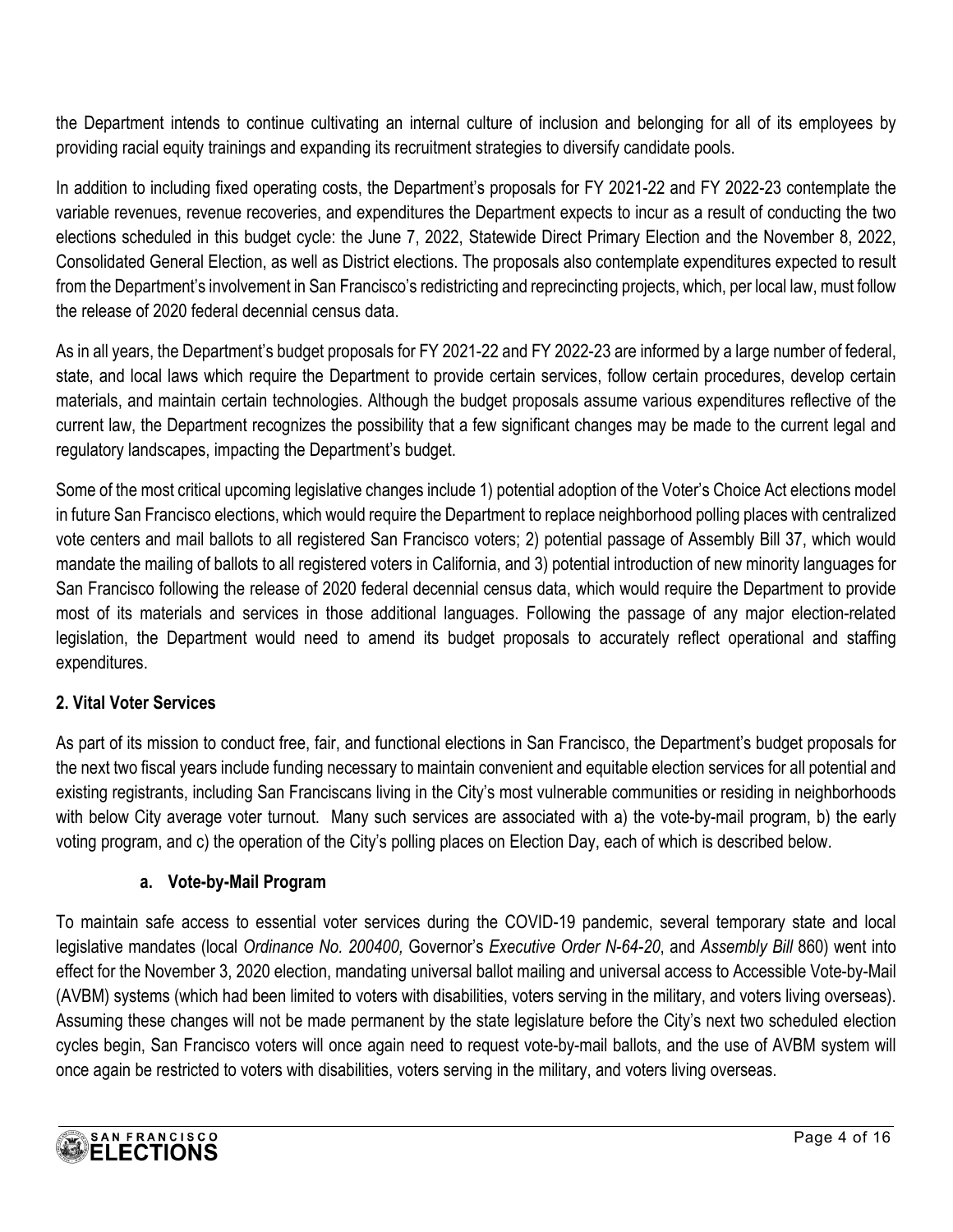While a reversion of the law regarding vote-by-mail ballot mailing and AVBM usage is likely to result in a reduction in printing, assembly and mailing costs for the June 2022 and November 2022 elections, relative to those incurred during the November 3, 2020 election, it will also necessitate an increase in voter outreach and education costs. More specifically, assuming the temporary provisions allowing universal ballot mailing and AVBM access are not made permanent, the Department will need to send multilingual mailings and digital notices prior to the June 2022 election reminding San Francisco voters that vote-bymail ballots will only be sent on request and that the AVBM system will once again be restricted to voters with disabilities, voters serving in the military, and voters living overseas. (Voters whose registration records include a preference for receiving vote-by-mail ballots in all elections will continue to receive ballots in the mail). To mitigate the potential confusion caused by alternating between automatically ballot mailing and on-request ballot mailing, the Department's budget proposals include funding for additional outreach strategies to inform voters about their voting options in the upcoming elections.

These budget proposals also contemplate costs necessary to continue the Department's vote-by-mail drop-off program, which was expanded during the November 3, 2020 election to provide voters with additional convenient options to return their voteby-mail ballots. Under this program, the Department will organize ballot drop-off stations in each of the City's Supervisorial districts, beginning the weekend prior to Election Day, as well as provide curbside drop-off stations outside City Hall during the entire 29-day voting period. The Department believes that maintaining an expanded ballot drop-off program in the upcoming elections will provide a convenient service to the City's growing population of vote-by-mail voters in a manner that promotes equity and access.

Other costs associated with the vote-by-mail program, which are assumed in the Department's budget proposals, include those for developing accessible, multilingual vote-by-mail materials and informational resources; assembling and mailing voteby-mail packets to local voters who prefer to vote by mail; processing vote-by-mail ballot applications and maintaining voter records; maintaining an online ballot tracking system (separate from the SOS system); processing and counting voted ballots in a timely manner; and facilitating an outreach program for voters whose ballots are challenged due to any curable defect such as a lack of signature.

#### **b. Early Voting Program**

While the November 3, 2020 election broke vote-by-mail turnout records across the country, many San Franciscans still took advantage of the City's early in-person services; these services include conditional (late) registration, provisional voting, accessible ballot marking equipment, distribution of translated materials, personal and language assistance, and ballot return. The Department believes that maintaining early voting services in San Francisco is thus critical to maintaining equity and conducting fair elections.

For many years, the Department has operated an early voting center outside of its office in City Hall; for the November 2019 and March 2020 elections, the Department expanded this early in-person voting model by operating one and two satellite voting centers, respectively, as well. However, public health concerns required the Department to limit early in-person voting for the November 3, 2020 election to a single outdoor site located in front of Bill Graham Civic Auditorium. The expanded layout of this voting facility allowed the Department to serve a large volume of in-person voters while protecting the health and safety of both elections staff and voting center visitors.

The budget proposals assume the Department will no longer need to process in-person voters in a large outdoor setting, and will instead resume operating its main voting center at City Hall. (Such a reversion to the traditional approach would result in

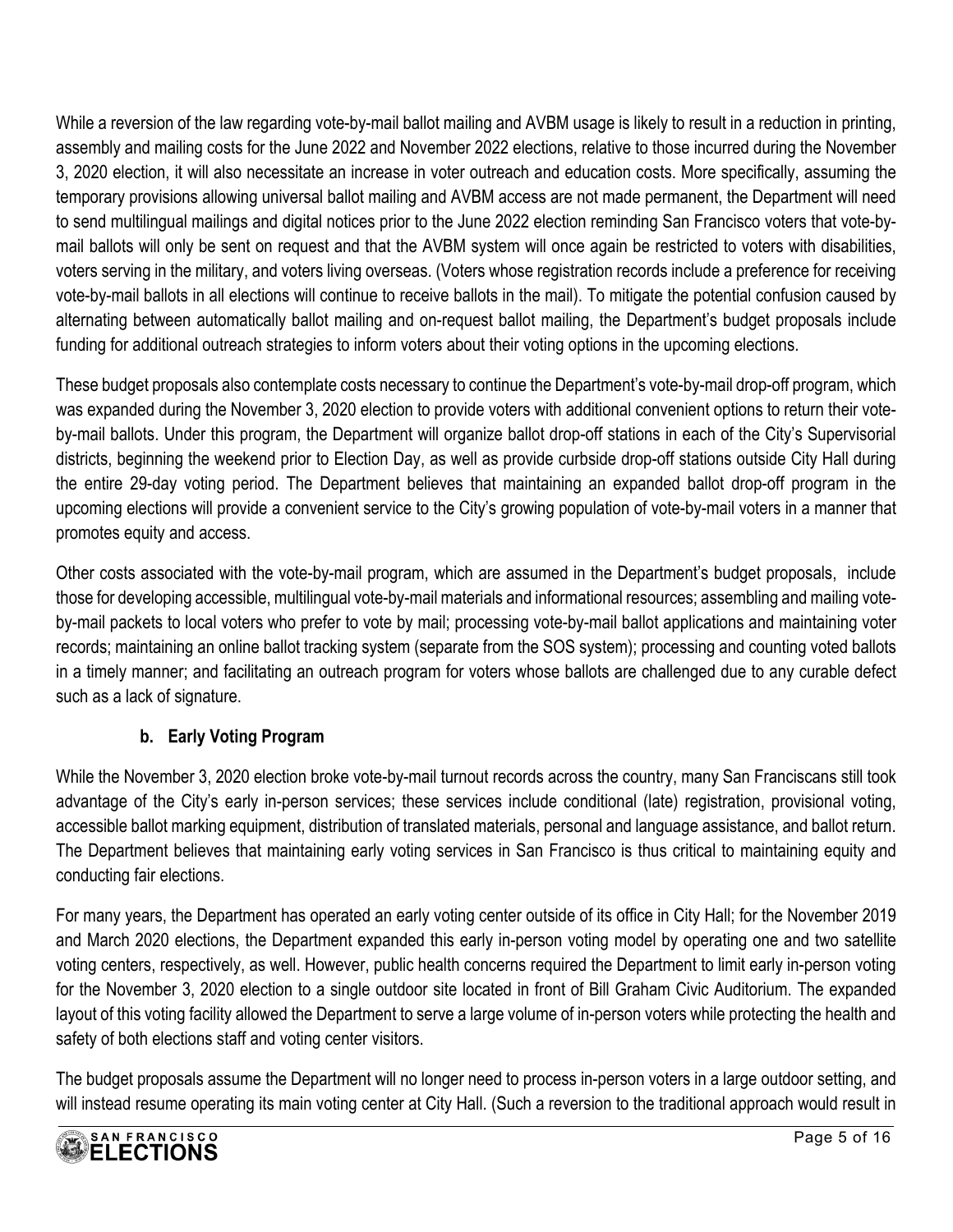significant cost savings that could be used instead to fund early voting operations at several smaller voting centers.) Accordingly, the budget proposals include funding to operate three satellite voting centers for upcoming elections. The Department believes that distributing voting centers across the City would make early in-person voting both more convenient and more equitable, and would particularly benefit voters residing relatively far away from City Hall who need conditional (late) registration, provisional voting, accessible ballot marking equipment, personal and language assistance, or curbside voting services.

#### **c. In-Person Services at Polling Places**

In accordance with state law, the Department will need to maintain one polling place for every 1,000 registered voters (totaling approximately 588 citywide) in upcoming elections unless San Francisco transitions to the Voter's Choice Act elections model. This geographic density provides San Francisco residents the opportunity to receive election-related services within a few blocks from their homes. Assuming the City does not make a transition to VCA model elections in the near future, the Department's budget must include the costs of maintaining a full range of multilingual and accessible services at all of the City's polling places. However, as part of its effort to reduce election costs overall, the budget proposals include savings the Department anticipates capturing as a result of improved efficiencies in poll worker recruitment, training, and placement strategies.

#### **3. Accessible and Equitable Voter Outreach**

As part of its operating expenses, budget proposals for the next two fiscal years include funding necessary to continue supporting the Department's accessible and equitable voter education and outreach programs. The Department's current outreach strategies utilize a wide array of multilingual, barrier-free media as well as presentations in venues across the City, all of which are designed to encourage eligible residents to register to vote, learn about their voting options, and participate in the upcoming elections. As it has done in recent years, the Department seeks funding for several outreach partnership grants in its budget proposals.

Over the next two years, the Department plans to continue expanding outreach programs developed specifically for members of the City's communities of color, voters who are elderly, voters living in neighborhoods with turnout below the City average, voters who prefer to speak languages other than English, voters with disabilities, and voters who are unhoused or housing insecure. Outreach strategies developed with such populations in mind include direct and indirect distribution of digital and print materials, official mail notifications, placement of news and radio advertisements, and broadcasting of public service announcements, all available in translated and accessible formats. The Department will also continue to provide outreach to San Francisco's first-time voters and facilitate voter preregistration of 16- and 17-year-through youth engagement programs such as the High School Student Poll Worker and Student Ambassador programs.

As part of its ongoing commitment to voting rights equity in the City, the Department will prioritize the needs of San Francisco's communities of color when developing its voter outreach, education, and election-related programs. In addition to expanding its direct efforts to reach voters and potential registrants in San Francisco's most diverse neighborhoods, the Department plans to continue collaborating with a number of community-based organizations that specialize in providing services to specific communities of color. Consistent with its recently developed Racial Equity Action Plan, the Department also intends to continue working with a number of nonprofit organizations who are particularly well-poised to assist in disseminating

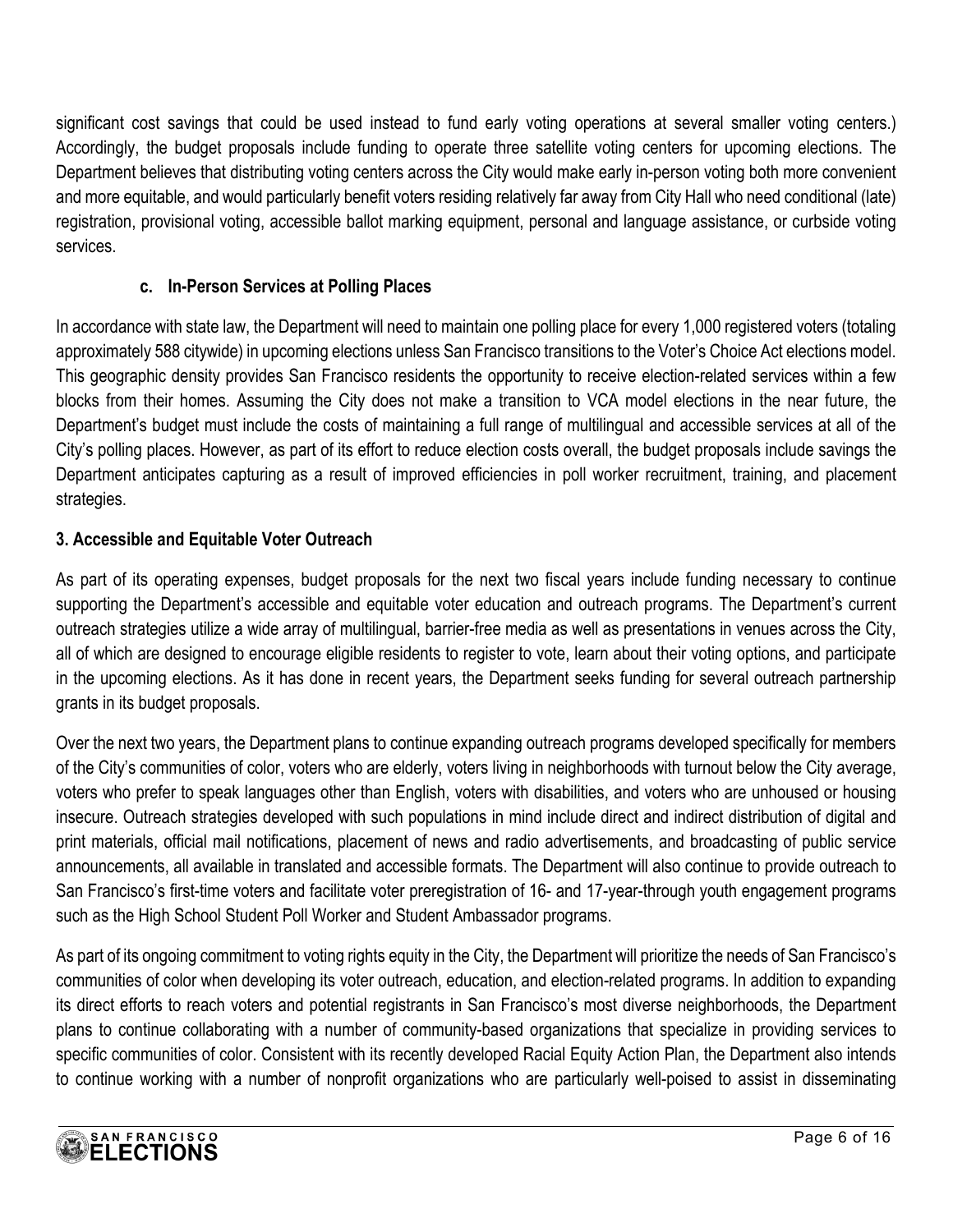essential election information – such as how to find language and accessibility resources, how and when to register to vote, and how and when to vote by mail or in person – using community-specific outreach strategies.

#### **a. Outreach to San Franciscans on Parole**

In the November 3, 2020 election, California voters approved Proposition 17, which amended the state Constitution to allow otherwise eligible residents who are on parole to register to vote. To notify San Francisco voters about this change to state voting eligibility requirements, the Department plans to incorporate focused messaging into various mailings, education, and outreach. For example, approximately one month before every election, the Department sends Voter Information Pamphlets to all registered voters and official mailers to all households in San Francisco advertising the date of the upcoming election and highlighting key election information; these materials will be adapted to include prominent notices that residents on parole are now eligible to register and vote in California. The Department will also update its "evergreen" materials and presentations designed for multi-election use to include information about voter registration while on parole.

As with outreach to other vulnerable populations, the Department's budget proposals include grant funding to partner with community-based organizations who work with San Franciscans currently or formerly involved in the justice system. The Department intends to create and provide digital trainings as well as plain language print materials on topics such as voter registration for newly eligible voters, ways to vote, and general election information, to these outreach grantees. These new resources will also be made available to members of the general public. The Department will also continue to work closely with the Prisoner Legal Services Unit (PLS) of the Sheriff's Department to administer the Incarcerated Person Voting Program, which provides direct voter education and registration services to City residents currently involved in the justice system.

#### **4. Racial Equity in Internal Policies and Practices**

The Department of Elections recognizes that addressing issues of racial equity is a critical component of its fundamental goal of providing fair and accessible registration, voting, and outreach programs to all San Franciscans. The Department also recognizes that addressing racial equity issues faced by voters across the City requires the diligent maintenance of an internal culture of inclusion because a workforce supported by a strong culture of racial equity and inclusion will result in better experiences for all of the voters and potential registrants served. Consequently, the Department's budget proposals not only reflect the Department's ongoing commitment to providing equitable services and outreach citywide, but also reflect an increased effort to embed principles of racial equity into its internal programs and policies.

Guided by the Office of Racial Equity's citywide Racial Equity Framework, the Department drafted and released the first phase of its Racial Equity Action Plan (REAP) in December 2020. This first phase of the REAP outlines the Department's racial equity goals and describes some concrete actions the Department plans to take in the next two years to advance racial equity in its internal policies and practices. As indicated in the Department's budget proposals for FY 2021-22 and FY 2022-23, implementing some of the actions in this first phase of the REAP, including, for example, 1) designing an internal Training and Professional Development Program to assist Department employees with professional development, training, and skill building, and 2) developing an Applicant Barriers Assessment (ABA) tool to evaluate any obstacles that hinder the application progress of new applicants or current Department employees, will require additional staff time and supplemental funding.

#### **5. Redistricting and Reprecincting after the Census**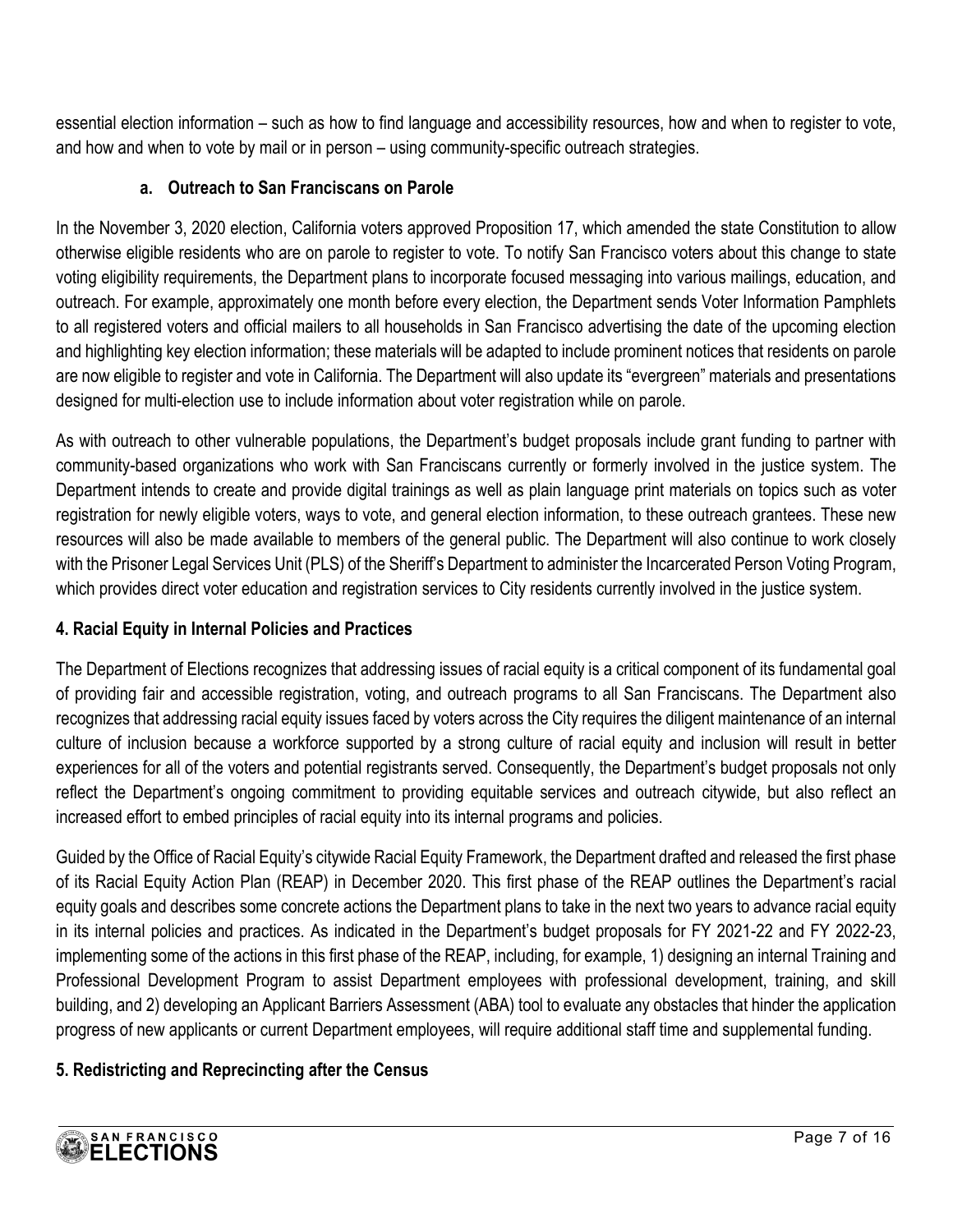The Department's approved budget for FY 2021-22 includes \$175,000 to support the work of the City's Redistricting Task Force, which, per local law, will be charged with redrawing the City's supervisorial district lines. The Department seeks to increase this funding by \$75,000 to fund outreach and advertising strategies to inform residents about the new district lines.

The Department's budget proposals also include funding to support the many actions which the Department will be required to take following the Redistricting Task Force's determination of new local voting districts in April 2022. (For details, see California Elections Code, §§12200-12262, which specify the rules under which each elections official must "divide the jurisdiction into precincts and prepare detail maps or exterior descriptions thereof".)

Although the redrawing of precinct lines will begin in FY 2021-22, the Department expects its staff will need to continue working in the field to physically identify and map the City's new voting district boundaries well into FY 2022-23, which is likely to result in additional human resources costs. The process of redrawing the City's precinct lines within the newly established federal, state, and local voting district lines will also involve significant database work in FY 2022-23, including a rebalancing of the number of voters within new precincts; the redrawing of the GIS shapefile that depicts street segments; the re-assignment of street segments to their new precincts and districts in the Election Information Management System; and the design and printing of new maps depicting the City's new federal, state, and local voting district boundaries and precinct lines. Following the last federal decennial census, the Department hired a ArcGIS cartographic contractor to assist with these tasks. However, to conserve funds in the next budget cycles, the Department plans to complete this work by leveraging the skills of its workforce.

#### **6. Pending Legislative Changes**

Following are pending legislative changes that are not reflected in the Department's budget proposals. The passage of any of these legislative changes would significantly impact the Department's operational and staffing expenditures, and necessitate the Department to amend its budget proposals for FY 2021-2022 and FY 2022-23.

#### **a. Voter's Choice Act**

On May 19, 2020, the Board of Supervisors (Board) enacted Ordinance No. 200400, adding Article XI, consisting of sections 1101, 1102, and 1103, to the San Francisco Municipal Elections Code (SFMEC), which requires the Department of Elections to submit a report to the Board, as well as to the Elections Commission, "*regarding the potential implementation of the Voter's Choice Act in San Francisco for elections to be held in 2021 and thereafter*" by February 28, 2021. (At the time of this writing, the Department is in the final stages of drafting this report, which includes a detailed budgetary analysis.)

In VCA model elections, county elections officials are required to mail ballots to all registered voters; provide a certain number of vote-by-mail drop-off stations during the early voting period; and replace neighborhood polling places with a certain number of vote centers during the early voting period and up through Election Day. If San Francisco chooses to adopt a VCA elections model, the transition would need to begin approximately 14 months before the first VCA Election Day, that is in April of 2021 for the June 2022 election or in September of 2021 for November 2022 election. Such a transition would bring major changes to how elections are held in the City and would significantly impact the allocation of necessary funding in the Department's budget proposals.

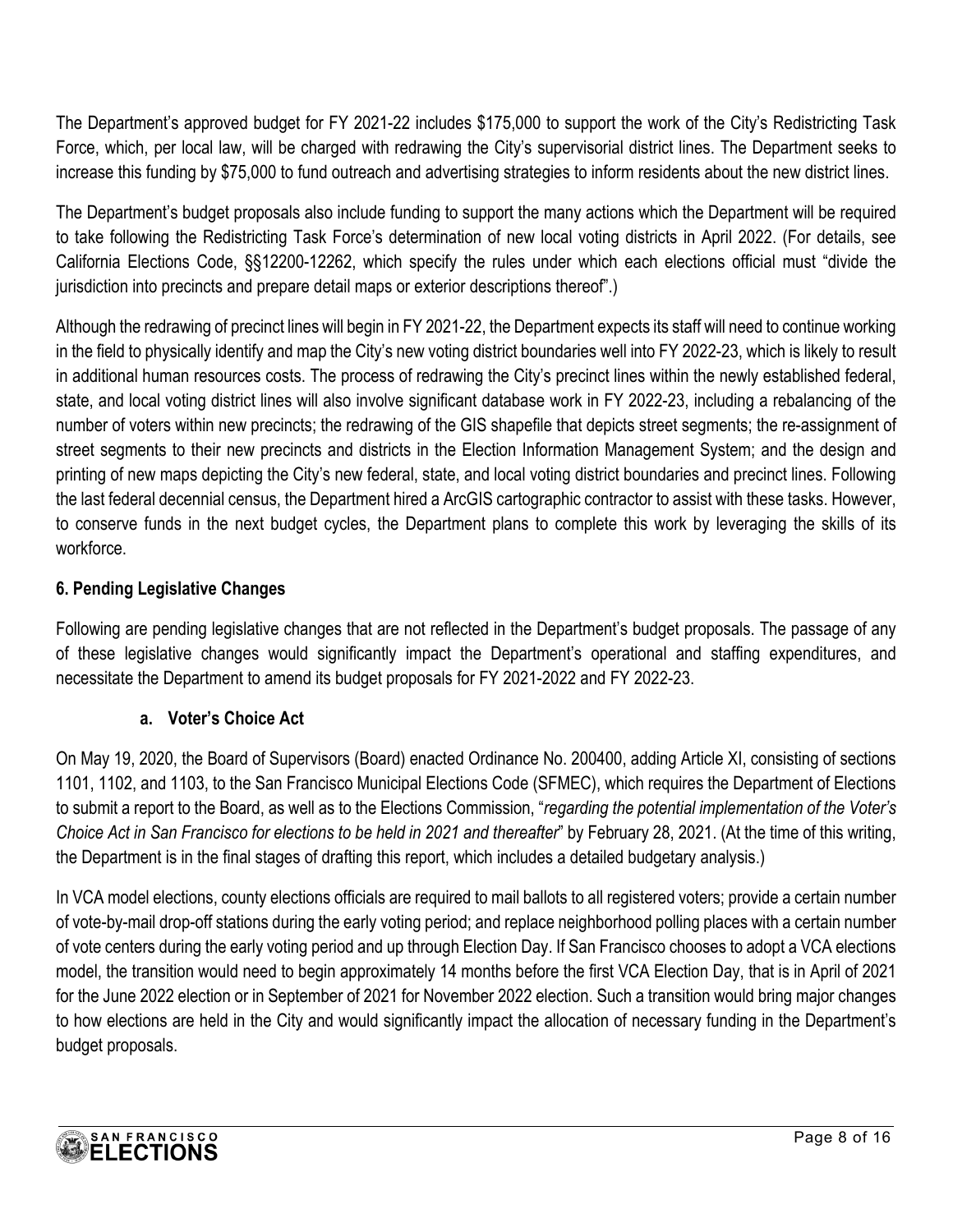#### **b. California Assembly Bill 37**

In June of 2020, Governor Newsom signed Assembly Bill (AB) 860, which required California elections officials to mail ballots to all actively registered voters for the November 3, 2020 election only. As part of an effort to make this change permanent, California Assembly Members introduced AB 37 in December of 2020. *If signed into law, AB 37 would make universal ballot mailing a permanent fixture in California elections and require every California county, whether a VCA model jurisdiction or a traditional polling place model jurisdiction, to mail every active registered voter a ballot automatically for every election*.

Under the current polling place model, the Department mails ballots to approximately 75% of locally registered voters, all of whom have applied to vote by mail permanently. If San Francisco transitions to VCA model elections or if AB 37 passes, the Department would incur additional costs associated with expanding its vote-by-mail program to all actively registered voters. These increased printing, assembly, mailing, and vote-by-mail ballot processing expenditures would be in approximate proportion to the increase in voters who would receive vote-by-mail packets (from about 400,000 mailings to about 520,000) and would need to be reflected in the Department's budget proposals.

#### **c. New Minority Language Determinations**

The language minority provisions of the Voting Rights Act (VRA) require certain jurisdictions, including San Francisco, to provide all election materials and services in languages designated by the United States Census Bureau (Census) and the United States Department of Justice (USDOJ), using formulae set out in section 203 of the VRA's 52 USC §10503. Currently, the Department must provide all translated materials in Chinese and Spanish. (The Department also produces materials in Filipino, per the City's Language Access Ordinance, and provides facsimile ballots in Burmese, Japanese, Korean, Thai, and Vietnamese, as required under the state elections law.)

Minority language determinations are updated every five years and the Department expects to receive notification in FY 2021- 22 about whether or not the City's list of designated minority languages (Chinese, Spanish) has changed. If one or more additional minority languages are added to the list, the Department would be required to produce materials and provide service in those languages, which would significantly increase the expenses associated with providing language access to City voters. Such new minority language related expenses would affect almost every account in the Department's budget, impacting the costs of translation, printing, mailing, staffing, administration of polling places, etc.

# **C. Budget Submission Forms**

Per the instructions, the Department's proposals for FY 2021-22 (Budget Year 1) and FY 2022-23 (Budget Year 2) include explanations for any changes between revenues or expenditures in Budget Year 2 with parallel items in Budget Year 1.

# **1. Form 1A, 1B, 1C, and 1D: High Level Summary**

**Form 1A: Summary of Major Changes in Department's Proposed Budget.** This form provides a high-level overview and details the changes submitted in the Department's budget proposals through an equity lens; it includes ten specific requests for information made with the big-picture goal of understanding both positive and negative impacts on equity issues. As noted below, the Department's budget proposals include funding to continue protecting the voting rights of all City residents by delivering core registration and election services to both potential registrants and active voters, and to continue providing outreach programs to vulnerable communities as well as to the general public.

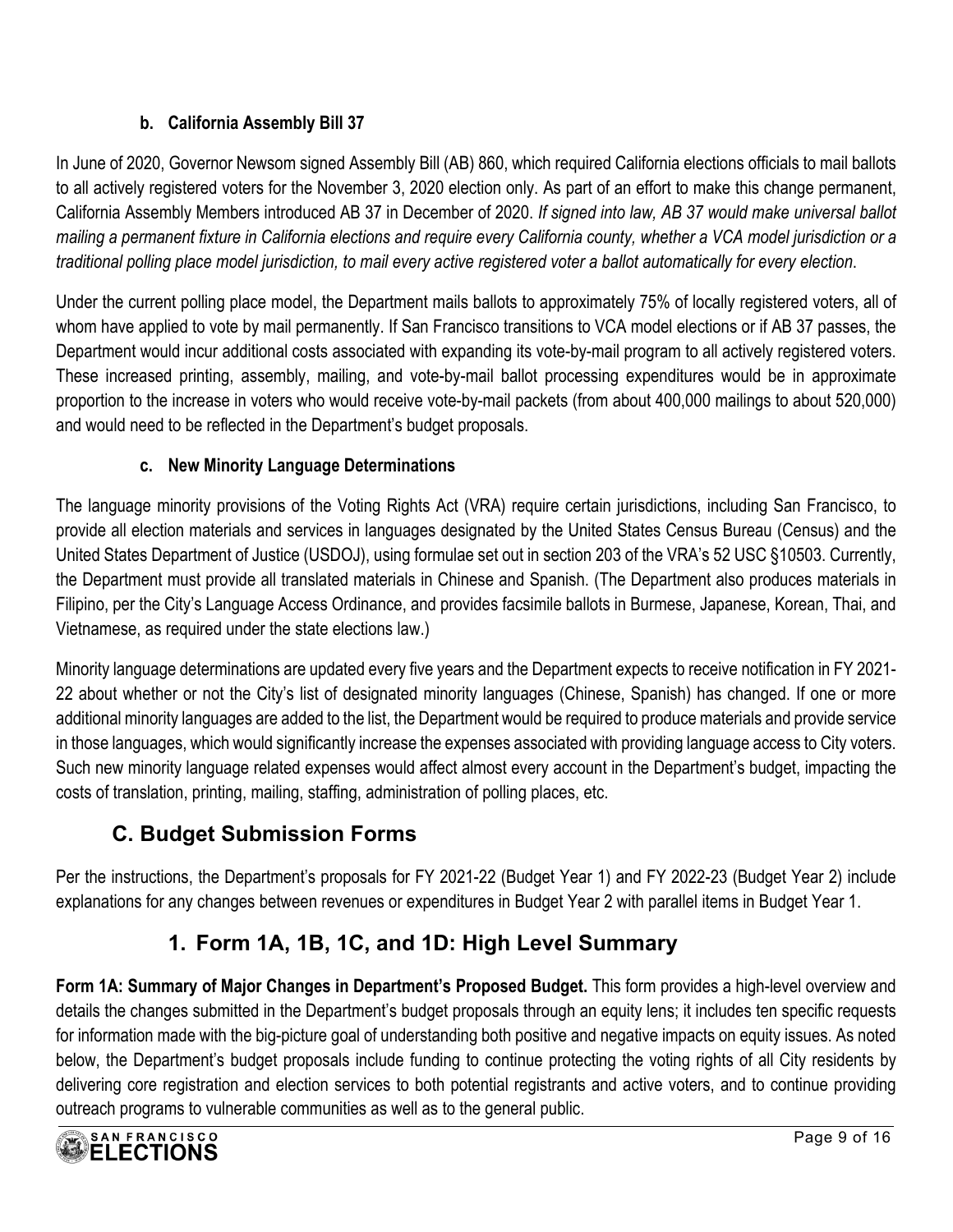The table below provides a snapshot of the Department's budget proposals:

|                                   | FY2021-22    | FY2022-23    |
|-----------------------------------|--------------|--------------|
| <b>Total Expenditures</b>         | \$22,921,627 | \$23,335,829 |
| Total Revenue & Recovery          | \$880,472    | \$519,291    |
| <b>Total General Fund Support</b> | \$22,041,155 | \$22,816,538 |

The Department's budget proposals reflect three significant changes, all of which were made in response to the Mayor's directive to fund core City services that demonstrate meaningful and equitable outcomes for its residents:

- 1. Create a data-driven grant program to provide outreach to San Francisco's most vulnerable and hard to reach communities, with a focus on newly eligible residents involved with the justice system.
- 2. Expand and distribute voting center and ballot drop-off location infrastructure to encourage voters of color and people living in neighborhoods with voter turnout below the City's average to participate in elections.
- 3. Provide staff equity training using the City's Racial Equity Framework, and develop a regular staff survey protocol to monitor the Department's progress towards meetings its Phase One equity goals.

If funded, the Department will measure the success of these equity-focused programs by analyzing voter usage of services and evaluating feedback from voters, grant partners, and other interested stakeholders.

**Form 1B: Target Efficiency/Reduction Proposal (automatically generated from the budget system).** This form shows proposed target efficiency reductions. The Mayor has directed all city department to reflect ongoing target reductions equal to 7.5% in their budget proposals for the next two fiscal years. For the Department of Elections, such reductions correspond to \$504,347 in both FY 2021-22 and FY 2022-23. The Department intends to meet and exceed these target reductions through a combination of reallocating current staffing resources, rebalancing its already approved FY 2021-22 budget, identifying areas of operations in which the introduction of efficiencies would be feasible (e.g., incorporating remote hiring and training strategies, leveraging the skills and experience of the Department's workforce to perform services that were previously contracted out such as translations of election materials, the redrawing of San Francisco's precinct lines, etc.), and aligning its projected expenses more closely with certain anticipated characteristics of upcoming elections such as voter turnout, ballot length, etc.

Form 1C: Department Budget Summary (automatically generated from the budget system). This form shows the Department's Total Budget Historical Comparison.

**Form 1D: Inter-Departmental Service (IDS) Detail.** This form lists decreases to funding required to maintain interdepartmental service accounts. The Department maintains 17 interdepartmental-service accounts, three of which are expected to have decreases in charges: the General Services Agency (for maintaining the City's Risk Management Program);

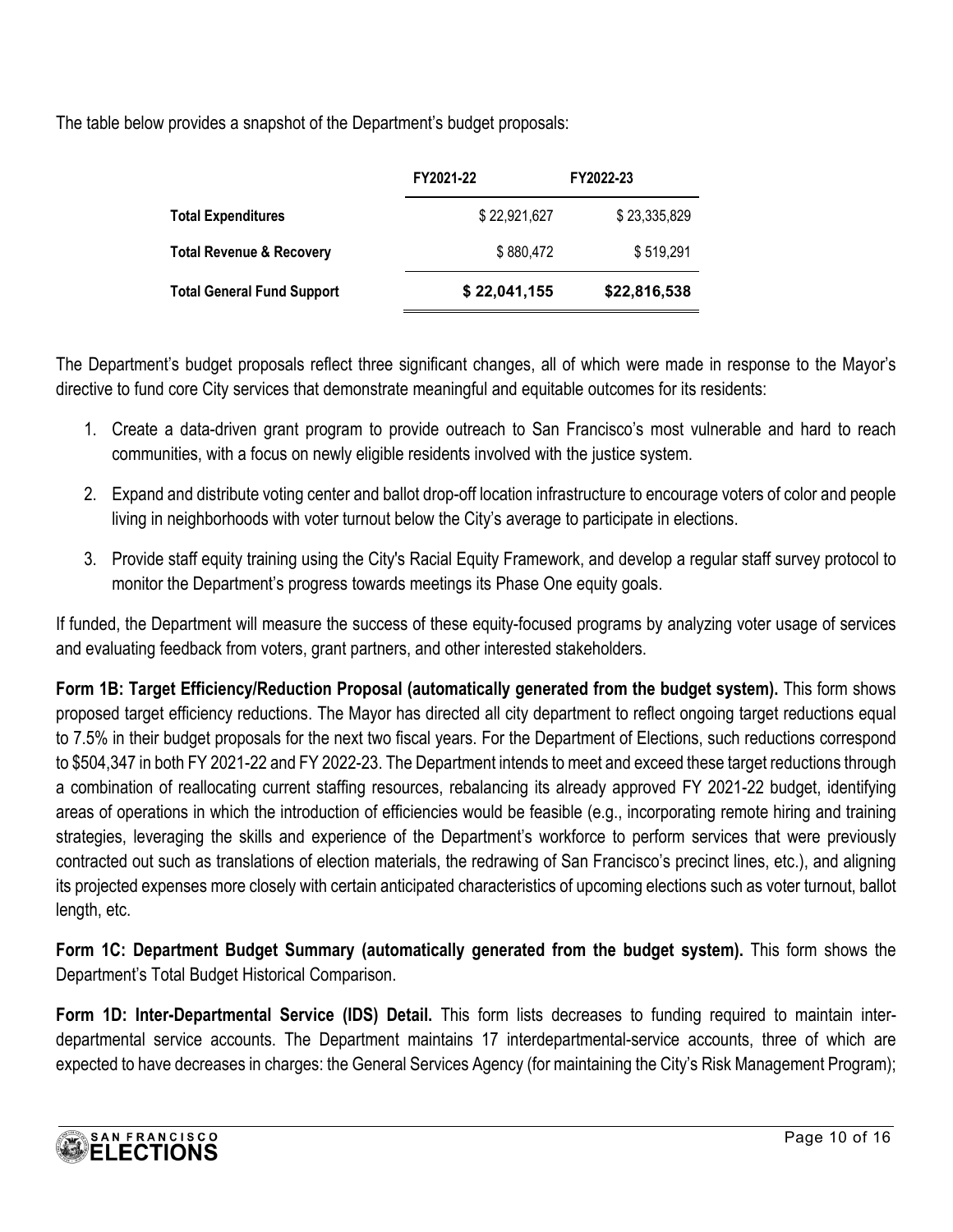the Central Shops (for maintaining the Department's fleet), and the Department of Human Resources (for providing services regarding personnel matters). Projected funding for all inter-departmental service accounts is listed on *Form 3A. Expenditures.*

### **2. Form 2A, 2B, and 2C: Sources: Revenues and Recoveries**

The Department's projected revenue and revenue recoveries in FY 2021-22 total \$880,472 and \$519,291 for FY 2022-23, and reflect revenues the Department expects to receive from the following sources:

- 1. *Candidate Filing and Paid Ballot Argument Fee Collections.* State and local laws detail fee amounts and the process via which the Department must collect candidate filing and submission of paid ballot argument fees for each election. In estimating these revenues, the Department considered historical filling data in elections similar to those occurring in FY 2021-22 and FY 2022-23.
- 2. *District and Agency Elections.* Pursuant to state law, the Department may conduct district elections and seek reimbursement to recoup the costs associated with administering such elections. Local districts conduct their scheduled elections in even-numbered years. In FY 2022-23, when the San Francisco Unified School District (SFUSD), Community College District (CCD), and Bay Area Rapid Transit District (BART) will consolidate their elections with the November general election, the Department will realize additional revenue recoveries. In addition, in FY 2021-22, the Department will conduct a Health Service Board election due to a vacancy.
- 3. *State Grant*. California's 2019 Budget Act added \$87M in county funding to an original \$134M set aside in the Governor's 2018-2019 budget for the replacement of voting technology. This law also modified the match requirement and allocated a specific amount to each county, based primarily on each county's size, number of precincts, and voting equipment needs. The Department expects to receive reimbursement for voting system replacement costs totaling \$1,668,750 in FY 2020-21 and an additional \$748,500 in FY 2021-22. These reimbursements will partially offset the City's leasing payments to Dominion Voting Systems.



Figure 1 below illustrates the projected revenue and recoveries and associated sources.

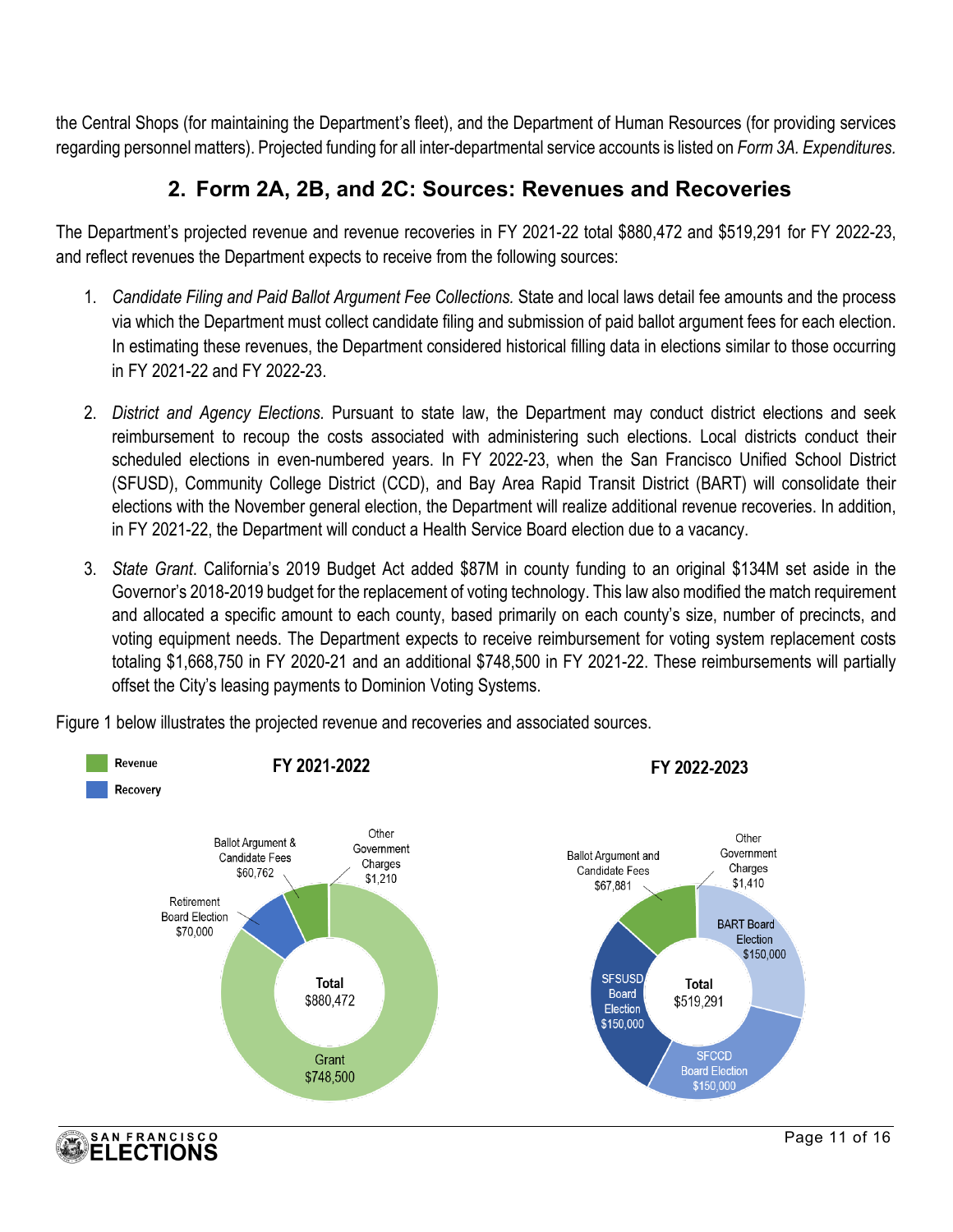**Form 2A: Department Revenue Report.** This form details any projected revenues and revenue recoveries and notes variances from the approved base amount.

**Form 2B: Fees and Fines.** This form provides a breakdown of projected fee recoveries, along with fee descriptions, amounts, and relevant code sections, incorporating any fee revenue or recoveries previously budgeted for FY 2020-21, as well as the Department's FY 2021-22 and FY 2022-23 year-end projections.

**Form 2C: Fee Cost Recovery.** This form is not applicable, as the Department is not submitting any new or modified fees, fines, or service charges in the budget proposal.

### **3. Form 3A, 3B, 3C, and 3D: Uses**

The Department's projected expenditures in FY 2021-22 total \$22,921,627 and \$23,335,829 in FY 2022-23, and reflect fixed and variable operating costs.

Among the Department's fixed operating costs for FY 2021-22 and FY 2022-23 are those related to salaries and benefits of permanent employees; leasing of the Pier 31 warehouse; contractual obligations for the Election Information Management system that stores all voter records, the Agilis ballot-sorting systems for processing vote-by-mail ballots, and in-person voting technology; office expenses; vehicle fleet and equipment maintenance; and related on-going logistical expenses. As a general rule, the Department's fixed operating costs undergo minimal changes from one fiscal year to the next.

The Department's variable costs are dependent on the number and type of elections held in each fiscal year (e.g., statewide general, statewide primary, local) and include salaries of temporary employees, printing, mailing, and translation costs, vehicle rental costs, etc. Net variable costs are affected by many fluctuating factors, including the impact of new election laws and regulations; public interest in upcoming elections; the number of candidates and measures expected to appear on a ballot; as well as voter turnout, which determines the number of cast ballots the Department must process. With City elections recurring in four-year cycles, the Department estimates variable costs based on expenditures for parallel costs in recent elections of the same type. These expenditures include, for example, costs associated with ballot production, printing and assembly, as well as those associated with production, translation, and mailing of the Voter Information Pamphlet.

The figure below illustrates the projected expenditures and associated sources.

SAN FRANCISCO **ELECTIONS** 

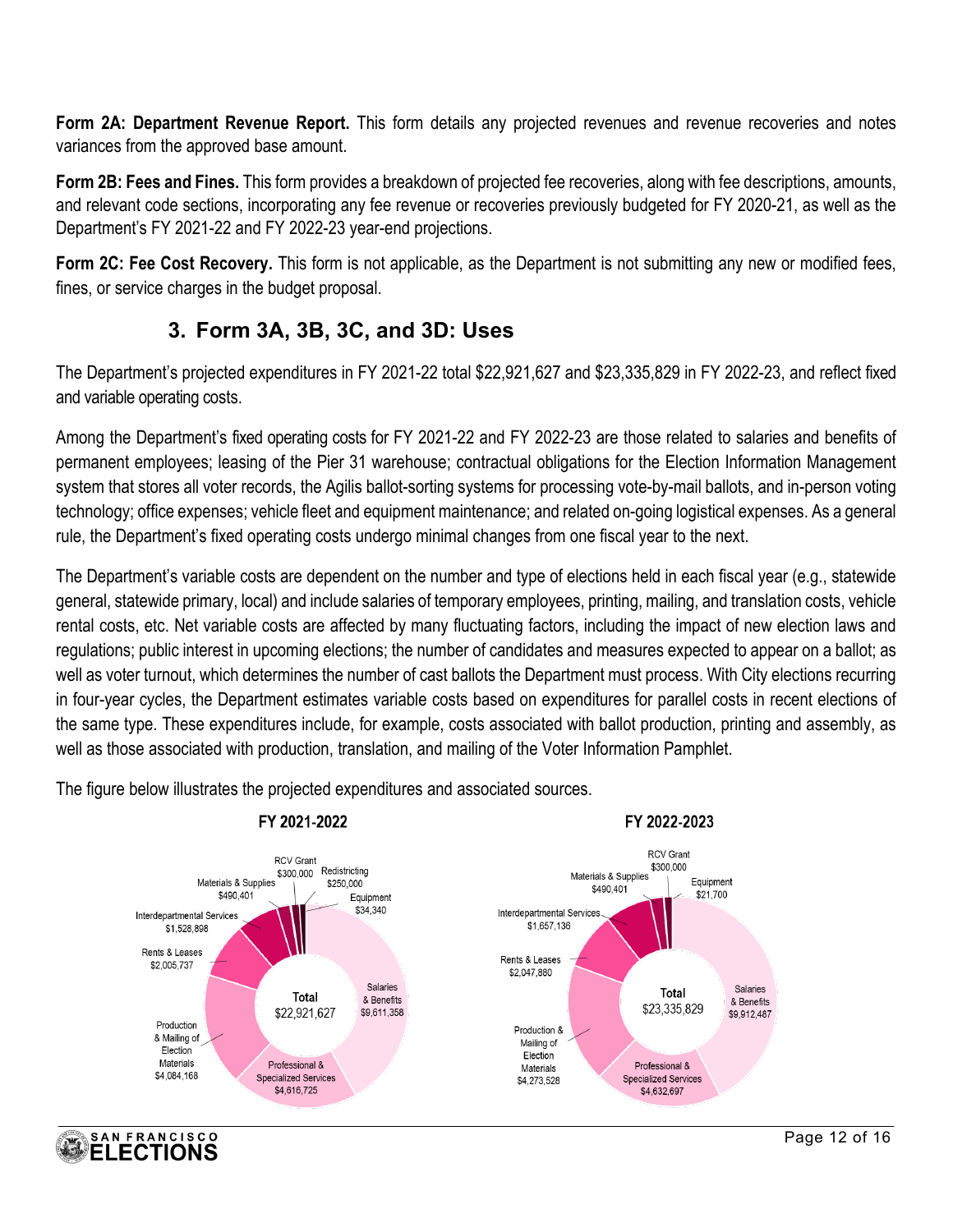**Form 3A: Expenditure Changes.** This form lists increases and decreases in expenditures in both fiscal years along with expenditure accounts as compared to the base budget approved during the last year's budget cycle.Overall, the Department proposes a \$542,522 decrease in its expenditures in FY 2021-22 and a \$157,682 decrease in FY 2022-23.

**501010 Perm Salaries-Misc-Regular.** The increase in permanent salaries, \$19,900 and \$20,891 in FY 2021-22 and FY 2022-23, respectively, results from proposed substitution of a 1095 IT Operations Support V position, currently approved in the Annual Salary Ordinance, with a 1043 IS Engineer-Senior position, which would better align with the tasks expected to be performed by a person in this position, as explained in greater detail below in *Form 3B. Position Changes.* 

**505010 Temp Misc Regular Salaries.** The increase in temporary salaries, \$536,763 and \$625,924 in FY 2021-22 and FY 2022-23, respectively, results from hiring personnel required to administer registration, voting, and other election-related processes at auxiliary vote centers as well as hiring staff to serve voters at ballot drop-off stations across the City. These temporary field personnel would prepare and organize voting materials such as official ballots, deliver and set up equipment and materials, issue ballots and process voters during the early voting period and on Election Day, and collect ballots, etc.

As discussed above, the Department will also need to hire temporary personnel to assist with the redrawing of precinct lines following the City's redistricting process; this will be done in lieu of hiring an outside contractor.

Projected temporary salaries also reflect 3.5% increases in wages, as negotiated in the current Memoranda of Understanding.

**513010−519990 Fringe Benefits.** Increases in fringe benefits, totaling \$46,323 and \$52,939, in FY 2021-22 and FY 2022- 23, respectively, are proportional to increases in hourly wages and are calculated automatically by the budget system.

**522020 Training Costs Paid To Vendors.** The Department seeks \$100,000 in both fiscal years to provide training to all staff on racial equity, skill-advancing, and career growth.

**524010 Membership Fees.** The Departments seeks \$1,200 in each fiscal year to cover costs associated with staff attendance at workshops and seminars; reimbursement for field expenses; and membership fees for the California Association of Clerks and Election Officials (CACEO).

**527100 Payments to Poll Workers.** The Department proposes a decrease of \$167,580 in both fiscal years to stipends paid to poll workers. This decrease assumes that the Department would no longer need to staff polling places with additional poll workers to maintain health and safety protocols, as was necessary in the November 3, 2020 election. The Department also intends to realize additional cost-efficiencies from a strategic assignment of poll workers to sites.

**530310 Misc Facilities Rental.** A \$425,135 decrease in FY 2021-22 and \$382,992 decrease in FY 2022-23 results primarily from the Department's plan to lease a smaller space for ballot processing (relative to the large space rented for the November 3, 2020 election inside Bill Graham Civic Auditorium). These anticipated lower lease costs are partially offset by increases in payments under contractual obligations with the Port of San Francisco for the storage of voting equipment and other vital election documents at the Pier 31 warehouse, as well as rental and service costs expected to be incurred during the operation of the Department's three proposed satellite vote centers. In addition, under the new precinct lines in FY 2022-23, the number of polling places may increase, resulting in higher facilities rental costs.

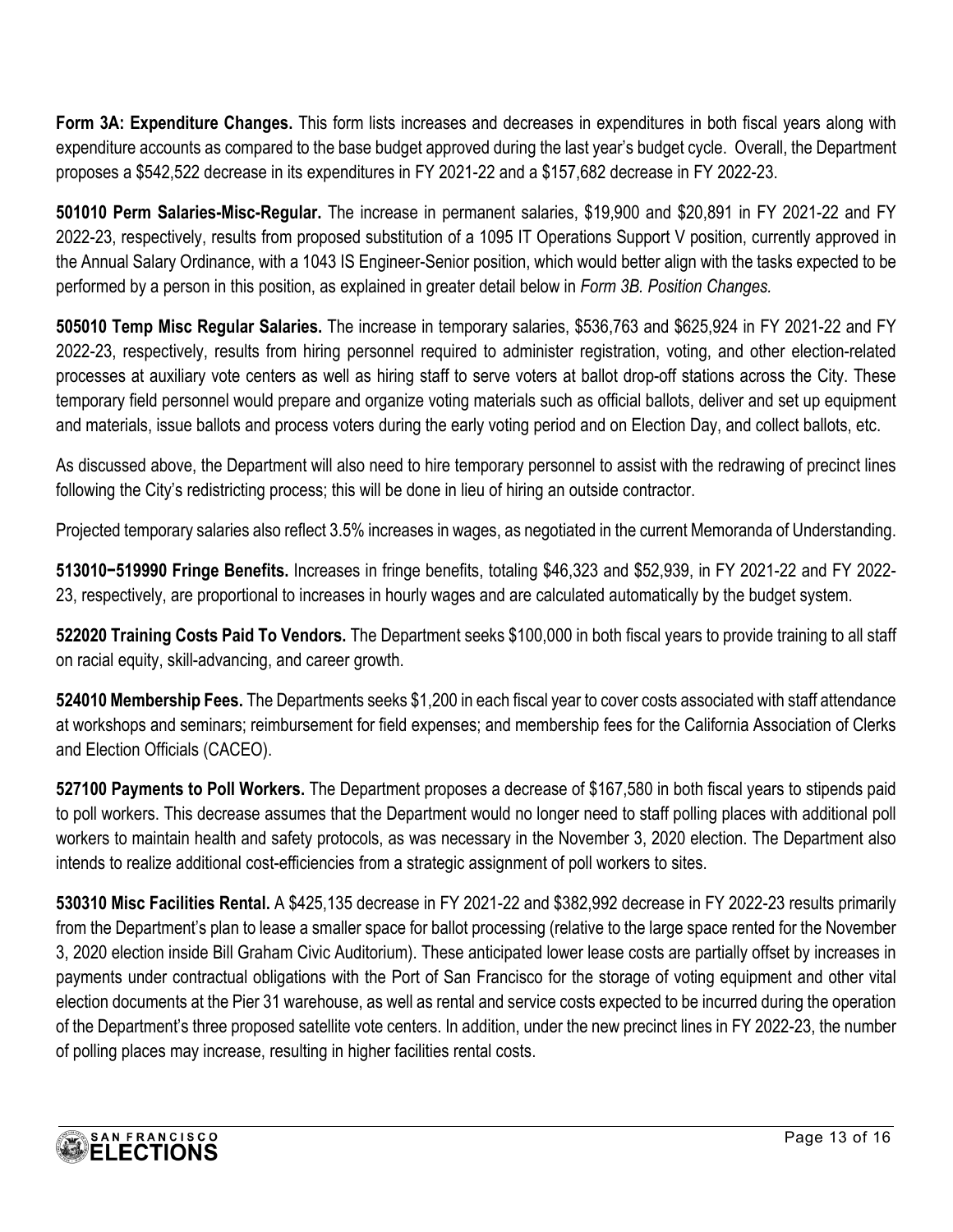**527990 Other Professional Services, 535520 Printing, and 535610 Postage**. Decreases in these three accounts totaling \$776,145 and \$570,813 in FY 2021-22 and FY 2022-23, respectively, are attributed to savings the Department will realize from the reversion of the law that mandated universal vote-by-mail ballot mailing to all active registered voters in the November 3, 2020 election. Accordingly, and assuming no change to the relevant law, the Department anticipates realizing decreases in vote-by-mail ballot packet printing, assembly, and mailing. These anticipated decreases are partially offset by the costs of outreach to inform voters about changes to ballot delivery and return options in the upcoming elections.

**538000 CBO Services – Budget.** As part of its continuing effort to provide comprehensive and inclusive voter education to vulnerable and hard to reach populations, the Department seeks to increase its grant funding by additional \$50,000 in each fiscal year.

**560000 Equipment Purchase-Budget.** The Department seeks \$34,341 and \$21,700 in FY 2021-22 and FY 2022-23, respectively, to purchase a floor sweeper and two servers; these are described in greater detail below in *Form 4A. New Equipment Requests* and *Form 4B: Fleet Purchases*.

**581064−581930 Interdepartmental Services.** These accounts detail the costs of services performed for this Department by other departments. Some of these services are fixed and centrally loaded by the Mayor's Office, such as those from the Department of Technology and the Public Utilities Commission (for light, heat, and power). Others are specific to elections and fluctuate based on the number of scheduled elections in a fiscal year. Variable interdepartmental charges include those incurred for services from the Real Estate Division (for janitorial services at Pier 31 warehouse); the Sheriff's Department (for ballot security and collection services); and the Municipal Transportation Agency (for Election Night collection of results data).

**5279901 Other Professional Services (Redistricting).** The Departments seeks an additional \$75,000 as a one-time expense in FY 2021-22 to support the work of the Redistricting Task Force, as described above.

**Form 3B: Position Changes.** The Department does not propose adding any permanent positions to those already approved under the last year's Annual Salary Ordinance. The Department does seek to substitute one position: a 1095 IT Operations Support V position, currently approved in the Annual Salary Ordinance, for a 1043 IS Engineer-Senior position, which would result in an increase in permanent salaries totaling \$19,900 in FY 2021-22 and \$20,891 in FY 2022-23.

The proposed substitution is necessary because the duties associated with the current 1095 classification do not encompass the Department IT Manager's actual responsibilities. While a City employee in a 1095 "unit leader" position is normally only responsible for help desk support functions and overseeing a team's resolutions of service requests, the Department's IT Manager is in fact responsible for maintaining the myriad technologies, software, and infrastructure needed to support over 400 personnel in multiple locations, using several proprietary and in-house platforms and applications, while ensuring the Department's systems meet all cybersecurity requirements and anticipating the ongoing need to adopt new technologies.

As the Department's lead technology and security officer, the IT Manager coordinates with local, state, and federal government officials, including the Department of Homeland Security, the California Secretary of State's office, the San Francisco Department of Technology, and other county elections officials. The IT Manager also works to enhance the Department's cyber-attack prevention capabilities, develops protocols for protecting election infrastructure, voting systems, other sensitive hardware, and confidential voter data, designs cybersecurity trainings and conduct security drills for elections personnel,

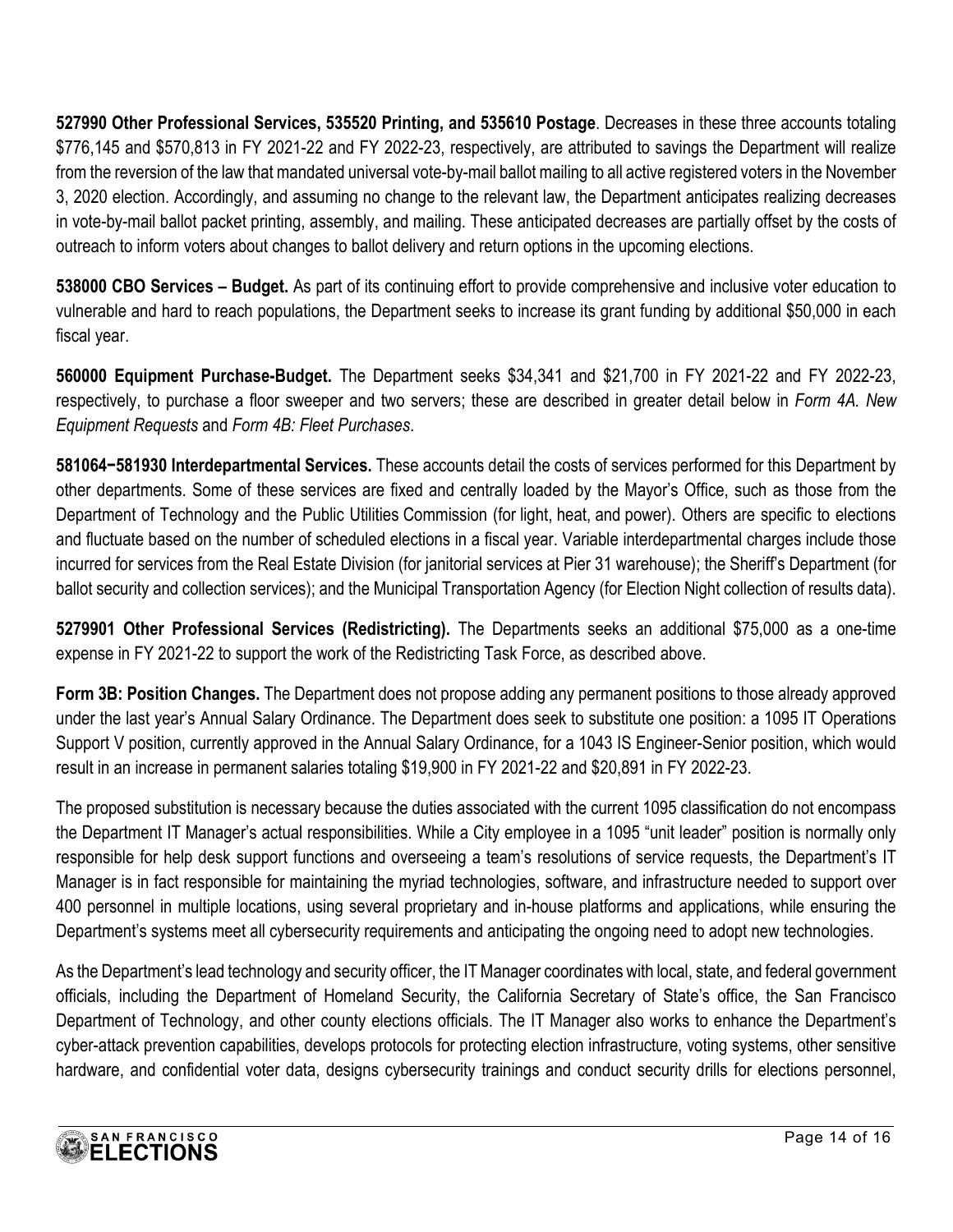assesses, integrates, documents, all while implementing maintenance and upgrades to the hardware and software used by the Department for sensitive and high volume elections-related processes.

Although Form 3B shows an increase in temporary salaries in terms of 4.72 and 5.33 full-time equivalent positions in FY 2021- 22 and FY 2022-23, respectively, these positions will not in fact be full-time. These increases result from the hiring of seasonal employees to staff additional vote centers and ballot drop-off stations, and the hiring of temporary staff to perform the work associated with redrawing precinct lines following the Redistricting Task Force's release of new supervisorial district lines.

The increase in fringe benefits costs on Form 3B reflects wage increases in the City's current Memoranda of Understanding.

**Form 3C: Layoffs.** The Department is not proposing any layoffs.

**Form 3D: Contingency Reductions.** This form lists proposed contingency plans to meet the ongoing 2.5% required reduction from adjusted base budget in FY 2021-22 and FY 2022-23, should economic conditions continue to worsen. The form also lists the impacts of this potential reduction on the Department's services and programs.

The Department would meet a potential reduction of 2.5% primarily by consolidating some official election mailings; tasking Department staff to complete some of the translation work currently completed by certified translation vendors; replacing the distribution of some printed training and outreach materials with digital copies; eliminating nightly on-call support for ballotprocessing equipment; and decreasing the use of vehicle rentals.

These changes would likely result in a reduction in voter contacts resulting from fewer mailed communications; a decrease in the level of review of translated official elections materials; a decrease in the efficiency with which poll workers requesting printed training materials would receive them; potential ballot processing delays due to decreased support provided by the equipment vendor; and delays in completing field work at in-person voting sites due to truncated vehicle rental schedule.

### **4. Form 4A and 4B: Equipment and Fleet Requests**

**Form 4A: New Equipment Requests.** The Department seeks approval of \$21,700 for the purchase of two servers in each fiscal year. This request is being made because six of the Department's ten servers housing critical election applications have exceeded their lifespans. While the typical industry server lifespan is 5 years, with consistent maintenance, the Department has been able keep its servers in use longer. Replacing two servers per fiscal year would allow the Department to reach its 5-year replacement goal. This purchase thus aligns with the City's disaster recovery goals by ensuring availability of replacement hardware for servers running mission critical applications.

**Form 4B: Fleet Purchases.** The Department seeks approval of \$12,640 in FY 2021-22 for the purchase of one batterypowered electric floor sweeper to be used at the Department's warehouse and storage facility at Pier 31. Due to the accumulation of dust and debris at Pier 31 from environmental factors, the facility's floor must be regularly swept and cleaned. The purchase of one floor sweeper, which would be operated by Department staff, is expected to offset the current costs of contracting professional cleaning services for the duration of the equipment's lifespan.

# **5. Prop J Contracting: Reporting Requirements**